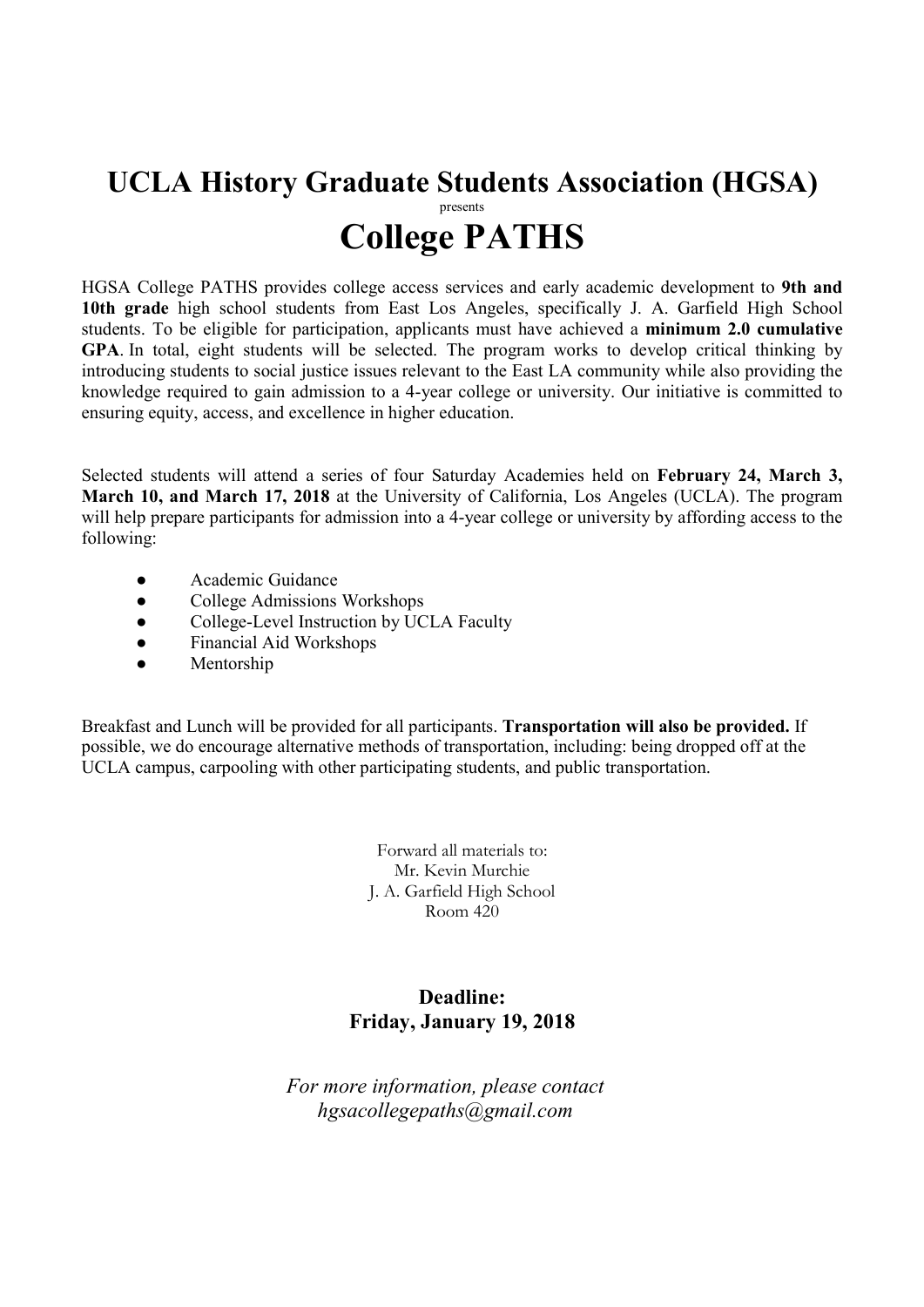#### Deadline: Friday, January 19, 2018

Reliable Home Access to a Computer & Internet? Yes □No

## 2017-2018 HGSA College PATHS Program Application

#### Please type or print.

#### Full Legal Name

| Last                            | First   |                    | Middle    |  |
|---------------------------------|---------|--------------------|-----------|--|
| Your Preferred Name (Nickname): |         |                    |           |  |
| <b>Personal Information</b>     |         |                    |           |  |
| Date of Birth (Month/Day/Year): | Gender: |                    |           |  |
| Mailing Address:                | City:   | State:             | Zip Code: |  |
| Home Phone Number:              |         | Cell Phone Number: |           |  |
| Grade Level:                    |         | Email Address:     |           |  |

Emergency Contact: Relationship to Applicant: Phone Number:

# $\mathcal{L}_\mathcal{L} = \{ \mathcal{L}_\mathcal{L} = \{ \mathcal{L}_\mathcal{L} = \{ \mathcal{L}_\mathcal{L} = \{ \mathcal{L}_\mathcal{L} = \{ \mathcal{L}_\mathcal{L} = \{ \mathcal{L}_\mathcal{L} = \{ \mathcal{L}_\mathcal{L} = \{ \mathcal{L}_\mathcal{L} = \{ \mathcal{L}_\mathcal{L} = \{ \mathcal{L}_\mathcal{L} = \{ \mathcal{L}_\mathcal{L} = \{ \mathcal{L}_\mathcal{L} = \{ \mathcal{L}_\mathcal{L} = \{ \mathcal{L}_\mathcal{$

How did you hear about HGSA College PATHS?

Small Learning Community (SLC):

#### Background Information

Indicate any other college access or college readiness programs you're in:

Indicate other extracurricular activities: (Sports, Clubs, Community Service, Volunteering, etc.)

 $\mathcal{L}_\mathcal{L} = \{ \mathcal{L}_\mathcal{L} = \{ \mathcal{L}_\mathcal{L} = \{ \mathcal{L}_\mathcal{L} = \{ \mathcal{L}_\mathcal{L} = \{ \mathcal{L}_\mathcal{L} = \{ \mathcal{L}_\mathcal{L} = \{ \mathcal{L}_\mathcal{L} = \{ \mathcal{L}_\mathcal{L} = \{ \mathcal{L}_\mathcal{L} = \{ \mathcal{L}_\mathcal{L} = \{ \mathcal{L}_\mathcal{L} = \{ \mathcal{L}_\mathcal{L} = \{ \mathcal{L}_\mathcal{L} = \{ \mathcal{L}_\mathcal{$  $\_$  , and the contribution of the contribution of the contribution of the contribution of  $\mathcal{L}_\text{max}$ 

 $\mathcal{L}_\mathcal{L} = \mathcal{L}_\mathcal{L} = \mathcal{L}_\mathcal{L} = \mathcal{L}_\mathcal{L} = \mathcal{L}_\mathcal{L} = \mathcal{L}_\mathcal{L} = \mathcal{L}_\mathcal{L} = \mathcal{L}_\mathcal{L} = \mathcal{L}_\mathcal{L} = \mathcal{L}_\mathcal{L} = \mathcal{L}_\mathcal{L} = \mathcal{L}_\mathcal{L} = \mathcal{L}_\mathcal{L} = \mathcal{L}_\mathcal{L} = \mathcal{L}_\mathcal{L} = \mathcal{L}_\mathcal{L} = \mathcal{L}_\mathcal{L}$  $\mathcal{L}_\text{max} = \frac{1}{2} \sum_{i=1}^n \mathcal{L}_\text{max}(\mathbf{z}_i - \mathbf{z}_i)$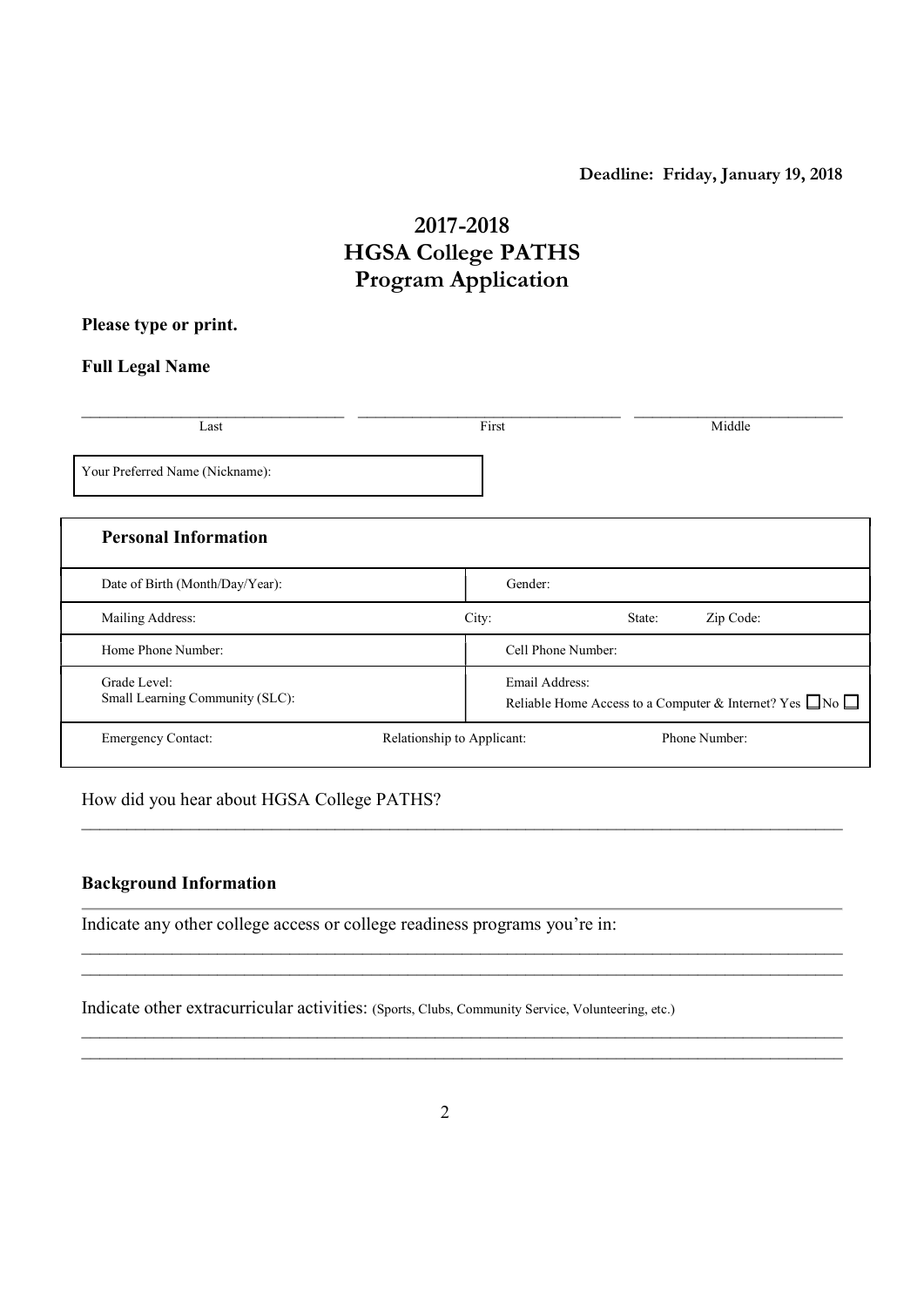#### Race/Ethnicity

|                                                            | What race(s) do you consider yourself? Check all that apply. For each please specify your country of origin or heritage. |  |
|------------------------------------------------------------|--------------------------------------------------------------------------------------------------------------------------|--|
| □                                                          | African or African American:                                                                                             |  |
| $\Box$                                                     | Alaska Native or Native American:                                                                                        |  |
| $\Box$                                                     | Asian or Asian American:                                                                                                 |  |
| $\Box$                                                     | Hispanic and/or Latino:                                                                                                  |  |
| $\Box$                                                     | Middle Eastern:                                                                                                          |  |
| $\Box$                                                     | Pacific Islander:                                                                                                        |  |
| $\Box$                                                     | White:                                                                                                                   |  |
| $\Box$                                                     | Other:                                                                                                                   |  |
|                                                            | Specify here ONLY if none of the groups above apply.                                                                     |  |
| What is your Birthplace? Include city, state, and country. |                                                                                                                          |  |

 $\_$  , and the contribution of the contribution of the contribution of the contribution of  $\mathcal{L}_\text{max}$ 

#### Family Information

What is the primary language spoken in your home? \_\_\_\_\_\_\_\_\_\_\_\_\_\_\_\_\_\_\_\_\_\_\_\_\_\_\_\_\_\_\_\_\_\_\_\_\_\_\_\_\_ Indicate all other languages spoken in your house: \_\_\_\_\_\_\_\_\_\_\_\_\_\_\_\_\_\_\_\_\_\_\_\_\_\_\_\_\_\_\_\_\_\_\_\_\_\_\_\_\_\_\_\_

Will you be the first in your immediate family to attend a 4-year college or university? Yes  $\Box$  No  $\Box$ 

Do you live in a single-parent household? Yes  $\square$  No  $\square$ 

Are you, or have you ever been, in foster care? Yes  $\square$  No  $\square$ 

Have you ever attended school outside the United States? If YES, specify the country and grades attended.

Can your parent(s)/guardian(s) provide transportation to UCLA for every Saturday Academy? Explain.  $\mathcal{L}_\text{max} = \frac{1}{2} \sum_{i=1}^n \mathcal{L}_\text{max}(\mathbf{z}_i - \mathbf{z}_i)$ 

 $\mathcal{L}_\mathcal{L} = \{ \mathcal{L}_\mathcal{L} = \{ \mathcal{L}_\mathcal{L} = \{ \mathcal{L}_\mathcal{L} = \{ \mathcal{L}_\mathcal{L} = \{ \mathcal{L}_\mathcal{L} = \{ \mathcal{L}_\mathcal{L} = \{ \mathcal{L}_\mathcal{L} = \{ \mathcal{L}_\mathcal{L} = \{ \mathcal{L}_\mathcal{L} = \{ \mathcal{L}_\mathcal{L} = \{ \mathcal{L}_\mathcal{L} = \{ \mathcal{L}_\mathcal{L} = \{ \mathcal{L}_\mathcal{L} = \{ \mathcal{L}_\mathcal{$ 

 $\mathcal{L}_\mathcal{L} = \{ \mathcal{L}_\mathcal{L} = \{ \mathcal{L}_\mathcal{L} = \{ \mathcal{L}_\mathcal{L} = \{ \mathcal{L}_\mathcal{L} = \{ \mathcal{L}_\mathcal{L} = \{ \mathcal{L}_\mathcal{L} = \{ \mathcal{L}_\mathcal{L} = \{ \mathcal{L}_\mathcal{L} = \{ \mathcal{L}_\mathcal{L} = \{ \mathcal{L}_\mathcal{L} = \{ \mathcal{L}_\mathcal{L} = \{ \mathcal{L}_\mathcal{L} = \{ \mathcal{L}_\mathcal{L} = \{ \mathcal{L}_\mathcal{$ 

#### Parent/Guardian Information

| Name of Parent/Guardian:                                                 | Cell Phone: |  |
|--------------------------------------------------------------------------|-------------|--|
| What is the highest level of education attained by your Parent/Guardian? |             |  |
| In which country did they obtain their highest level of education?       |             |  |
| Do you live with this person? Yes $\square$ No $\square$                 |             |  |
|                                                                          |             |  |
| Name of Parent/Guardian:                                                 | Cell Phone: |  |
| What is the highest level of education attained by your Parent/Guardian? |             |  |
| In which country did they obtain their highest level of education?       |             |  |
| Do you live with this person? Yes $\square$ No $\square$                 |             |  |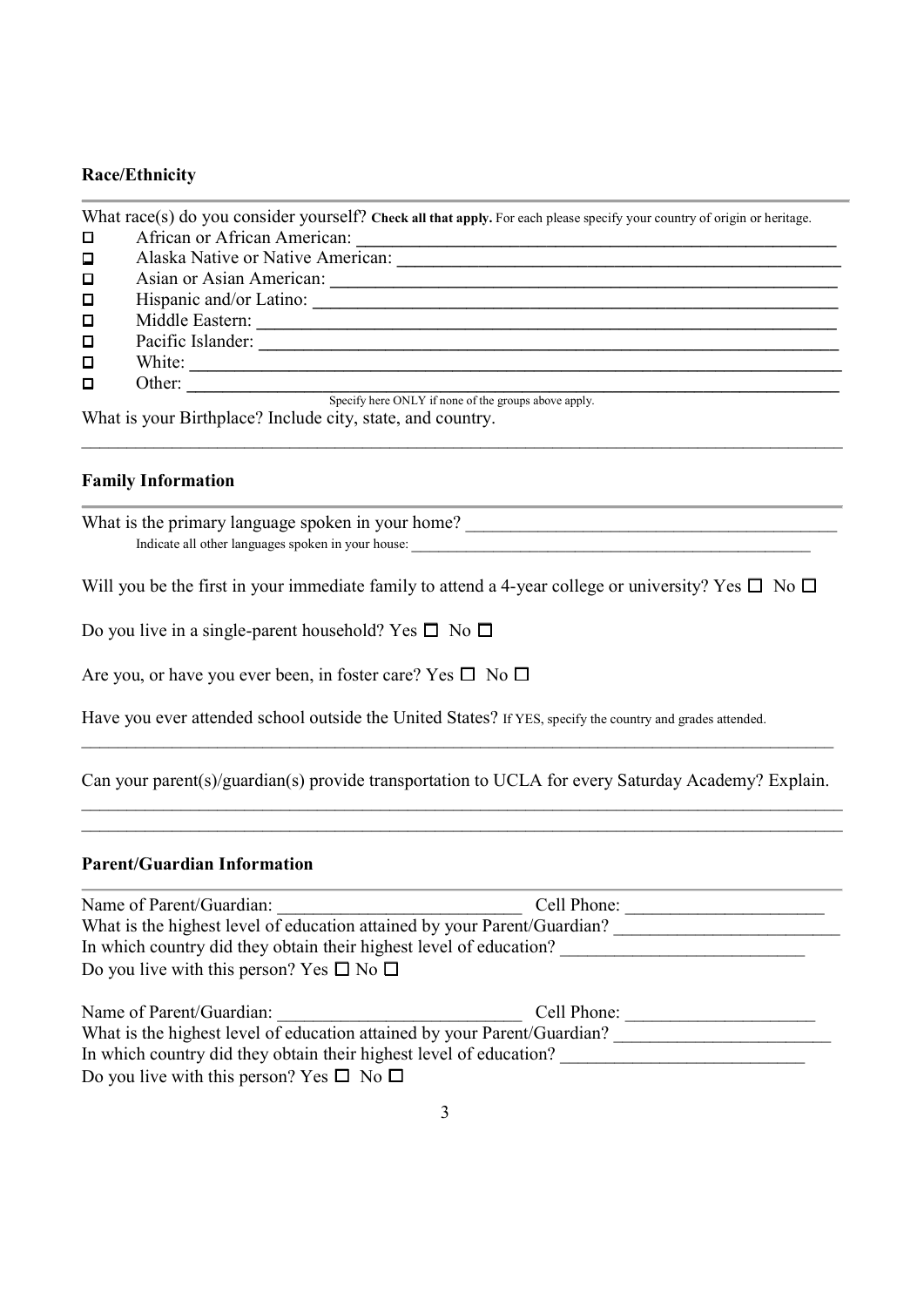What was the total income for everyone living in your household during 2016?

| than<br>less<br>\$20,000 | \$20,000-<br>\$29,999 | $$30,000-$<br>\$39,999 | \$40,000-<br>\$49,999 | greater than<br>\$50,000 |
|--------------------------|-----------------------|------------------------|-----------------------|--------------------------|
|--------------------------|-----------------------|------------------------|-----------------------|--------------------------|

How many people live in your household (including yourself)?

#### Academic Information

\*Please attach an unofficial copy of your high school transcript at the end of your application packet. \*

List all high schools and other educational institutions attended:

| Name of High School | Begin<br>Month/Year | End<br>Month/Year | Cumulative<br>G.P.A. | Expected High<br>School Graduation |
|---------------------|---------------------|-------------------|----------------------|------------------------------------|
|                     |                     |                   |                      |                                    |
|                     |                     |                   |                      |                                    |
|                     |                     |                   |                      |                                    |

 $\mathcal{L}_\mathcal{L} = \mathcal{L}_\mathcal{L} = \mathcal{L}_\mathcal{L} = \mathcal{L}_\mathcal{L} = \mathcal{L}_\mathcal{L} = \mathcal{L}_\mathcal{L} = \mathcal{L}_\mathcal{L} = \mathcal{L}_\mathcal{L} = \mathcal{L}_\mathcal{L} = \mathcal{L}_\mathcal{L} = \mathcal{L}_\mathcal{L} = \mathcal{L}_\mathcal{L} = \mathcal{L}_\mathcal{L} = \mathcal{L}_\mathcal{L} = \mathcal{L}_\mathcal{L} = \mathcal{L}_\mathcal{L} = \mathcal{L}_\mathcal{L}$  $\mathcal{L}_\mathcal{L} = \mathcal{L}_\mathcal{L} = \mathcal{L}_\mathcal{L} = \mathcal{L}_\mathcal{L} = \mathcal{L}_\mathcal{L} = \mathcal{L}_\mathcal{L} = \mathcal{L}_\mathcal{L} = \mathcal{L}_\mathcal{L} = \mathcal{L}_\mathcal{L} = \mathcal{L}_\mathcal{L} = \mathcal{L}_\mathcal{L} = \mathcal{L}_\mathcal{L} = \mathcal{L}_\mathcal{L} = \mathcal{L}_\mathcal{L} = \mathcal{L}_\mathcal{L} = \mathcal{L}_\mathcal{L} = \mathcal{L}_\mathcal{L}$ 

Please briefly list any academic prizes, distinctions or honors you have received.

#### Short Response Questions

Please respond to both of the questions below and staple your short responses (double-spaced, typed) at the end of your application packet.

- 1) Describe the world you come from—for example, your family, community or school. It may be helpful to think about challenges you have faced, how you have overcome them, or where you have achieved beyond expectations. (200 words maximum)
- 2) Tell us about how your world (e.g. family, community, school) has shaped your dreams and aspirations. It may be helpful to think about your inspirations. (200 words maximum)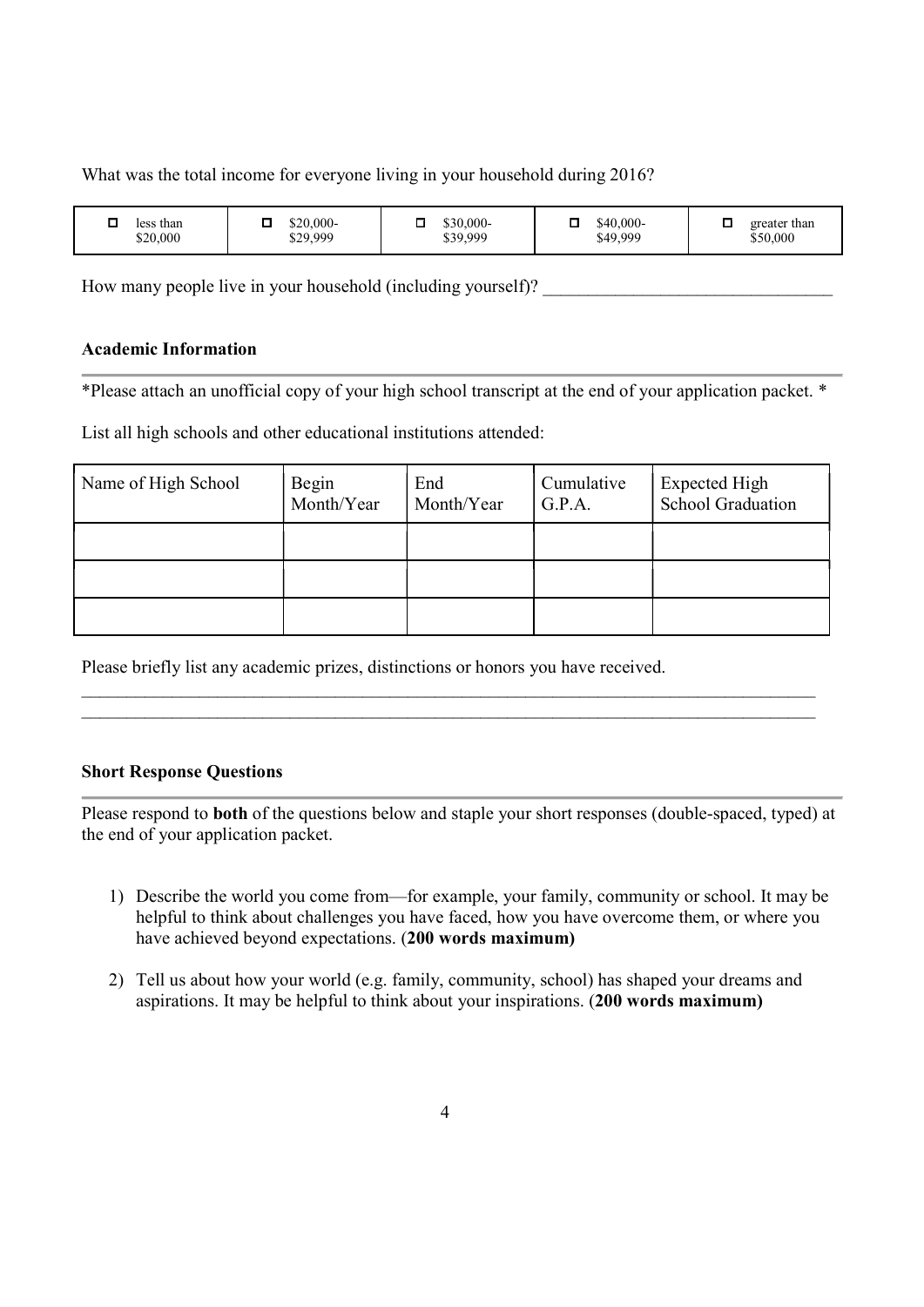Participant's name:

#### Please Print UNIVERSITY OF CALIFORNIA LOS ANGELES Waiver of Liability, Assumption of Risk, and Indemnity Agreement Waiver

In consideration of being permitted to participate in any way in the HGSA College PATHS Saturday Academies on the following dates: February 24, March 3, March 10, & March 17, 2018 at the UCLA History Department hereinafter called "The Activity", I, for myself, my heirs, personal representatives or assigns, do hereby release, waive, discharge, and covenant not to sue The Regents of the University of California, its officers, employees, and agents, and the UCLA History Graduate Students Association (HGSA) and its agents, from liability from any and all claims including the negligence of The Regents of the University of California, its officers, employees and agents and UCLA HGSA and its agents, resulting in personal injury, accidents or illnesses (including death), and property loss arising from, but not limited to, participation in The Activity.

 $\_$  , and the set of the set of the set of the set of the set of the set of the set of the set of the set of the set of the set of the set of the set of the set of the set of the set of the set of the set of the set of th Signature of Parent/Guardian of Minor Date Signature of Participant Date

Assumption of Risks: Participation in The Activity carries with it certain inherent risks that cannot be eliminated regardless of the care taken to avoid injuries. The specific risks vary from one activity to another, but the risks range from 1) minor injuries such as scratches, bruises, and sprains 2) major injuries such as eye injury or loss of sight, joint or back injuries, heart attacks, and concussions to 3) catastrophic injuries including paralysis and death.

I have read the previous paragraphs and I know, understand, and appreciate these and other risks that are inherent in The Activity. I hereby assert that my participation is voluntary and that I knowingly assume all such risks.

Indemnification and Hold Harmless: I also agree to INDEMNIFY AND HOLD The Regents of the University of California and UCLA HGSA and its agents HARMLESS from any and all claims, actions, suits, procedures, costs, expenses, damages and liabilities, including attorney's fees brought as a result of my involvement in The Activity and to reimburse them for any such expenses incurred.

Severability: The undersigned further expressly agrees that the foregoing waiver and assumption of risks agreement is intended to be as broad and inclusive as is permitted by the law of the State of California and that if any portion thereof is held invalid, it is agreed that the balance shall, notwithstanding, continue in full legal force and effect.

Acknowledgment of Understanding: I have read this waiver of liability, assumption of risk, and indemnity agreement fully, understand its terms, and understand that I am giving up substantial rights, including my right to sue. I acknowledge that I am signing the agreement freely and voluntarily, and intend by my signature to be a complete and unconditional release of all liability to the greatest extent allowed by law.

 $\_$  , and the contribution of the contribution of  $\overline{\mathcal{L}}$  , and  $\overline{\mathcal{L}}$  , and  $\overline{\mathcal{L}}$  , and  $\overline{\mathcal{L}}$ 

5

Signature of Parent/Guardian of Minor Date Signature of Participant Date